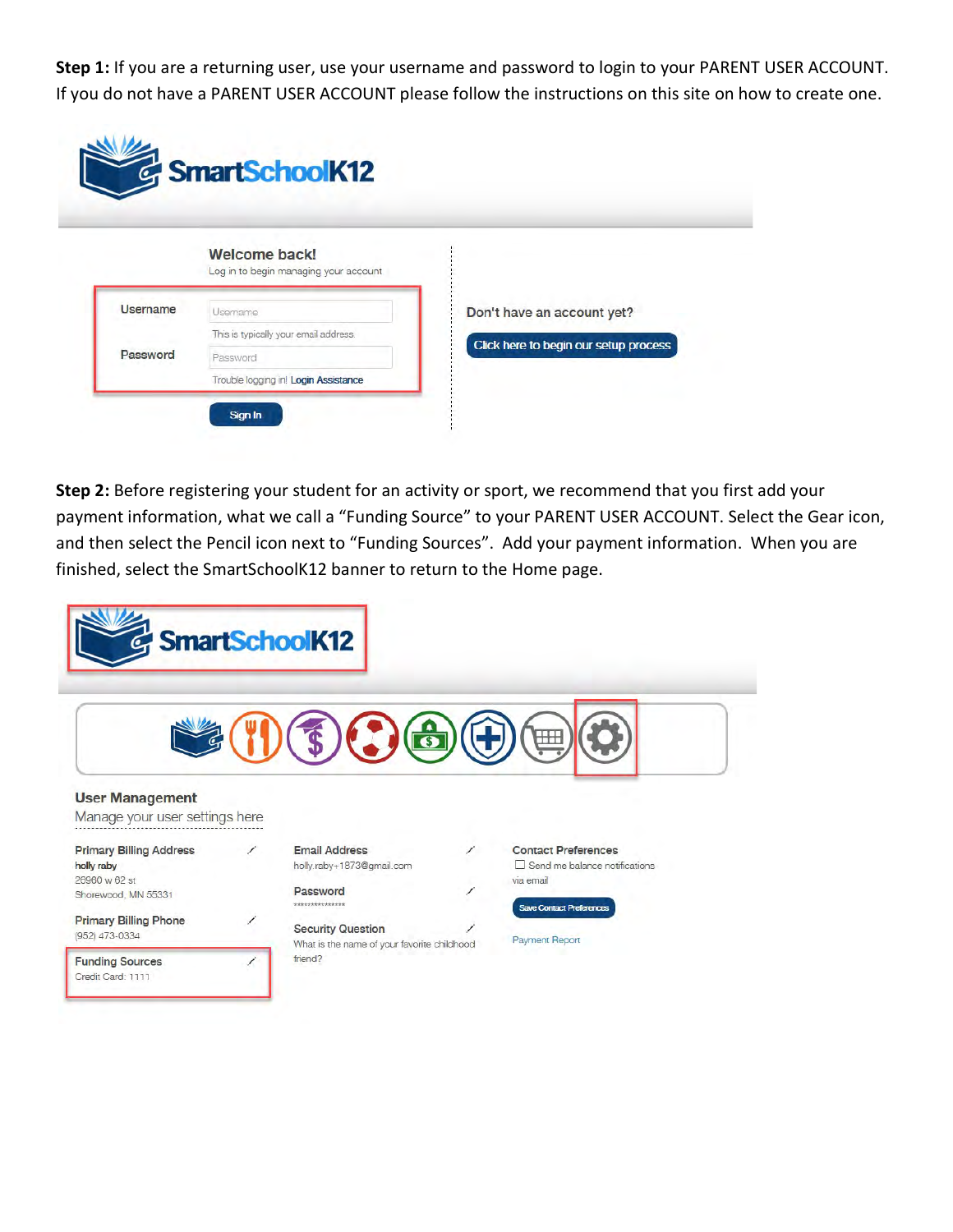Step 3: Select the large Soccer Ball icon to see a list of your students who are available for an activity or Sport registration. Select the student you would like to register for an activity or sport, then select the "Reister" link to begin the process.



Step 4: Review the list of Items that are available for your student and select the "+" icon next to the item you want. PLEASE NOTE: there MAY be multiple sections for the item you want (based on factors like grade, location etc.). Select the "register" button for the option that best corresponds to YOUR student.

| <b>Order History</b><br><b>Students</b>                                                                                                                 |  |  |  |  |
|---------------------------------------------------------------------------------------------------------------------------------------------------------|--|--|--|--|
|                                                                                                                                                         |  |  |  |  |
| To register, please select a sport or activity from the list below. The items available<br>may be based on your student's grade, school, and/or gender. |  |  |  |  |
|                                                                                                                                                         |  |  |  |  |
| <b>Registe</b>                                                                                                                                          |  |  |  |  |
| Registe                                                                                                                                                 |  |  |  |  |
|                                                                                                                                                         |  |  |  |  |
|                                                                                                                                                         |  |  |  |  |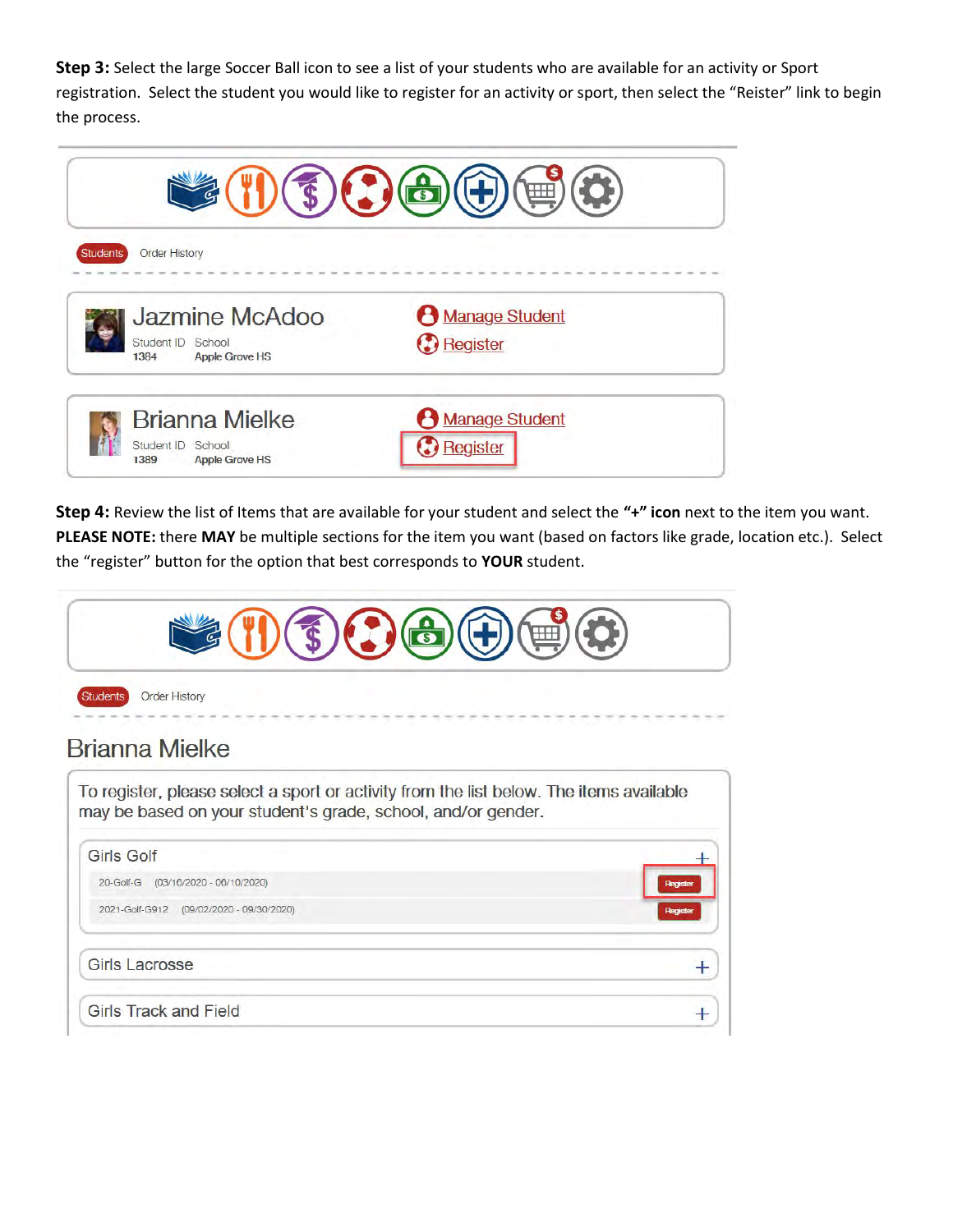Step 5: A Task Bar will appear and "Begin" is the first task in the registration process. Note: at this time, the system may validate your registration by checking for a current sports physical or any holds on your account.

| <b>Registration for Brianna Mielke</b>    | <b>Status: Not Started</b>                                                                          |               |                         |
|-------------------------------------------|-----------------------------------------------------------------------------------------------------|---------------|-------------------------|
|                                           |                                                                                                     |               |                         |
| <b>BEGIN</b>                              | QUESTIONS & FORMS                                                                                   | NEEDS SIGNING | <b>FINISH &amp; PAY</b> |
|                                           |                                                                                                     |               |                         |
| Item Price: \$100.00 + \$50.00 (Part Fee) |                                                                                                     |               |                         |
| Registration Total: \$150.00              | Additional payment processing fees may apply. You will be presented with a final total at checkout. |               |                         |
| Required reading link                     |                                                                                                     |               |                         |

Step 6: Complete the "Questions & Forms" task. When you are done, select the Review Data button at the bottom of the page to go to the next Task called "Needs Signing".

| Registration ID 236748 for Brianna Mielke                                              | Started: 06/29/2020 02:02:26 PM Status: Questions & Forms |               | <b>Cancel Order</b>  |
|----------------------------------------------------------------------------------------|-----------------------------------------------------------|---------------|----------------------|
|                                                                                        | 2                                                         | 3             | 4                    |
| <b>BEGIN</b>                                                                           | QUESTIONS & FORMS                                         | NEEDS SIGNING | FINISH & PAY         |
| here is a message                                                                      |                                                           |               |                      |
| <b>IMPORTANT HEART HEALTH QUESTIONS ABOUT YOU IN THE LAST YEAR</b>                     |                                                           |               |                      |
| * In the last year, have you passed out or nearly passed out during or after exercise? |                                                           |               | Yes $O$ No $\odot$   |
|                                                                                        |                                                           |               | Yes ONo <sup>O</sup> |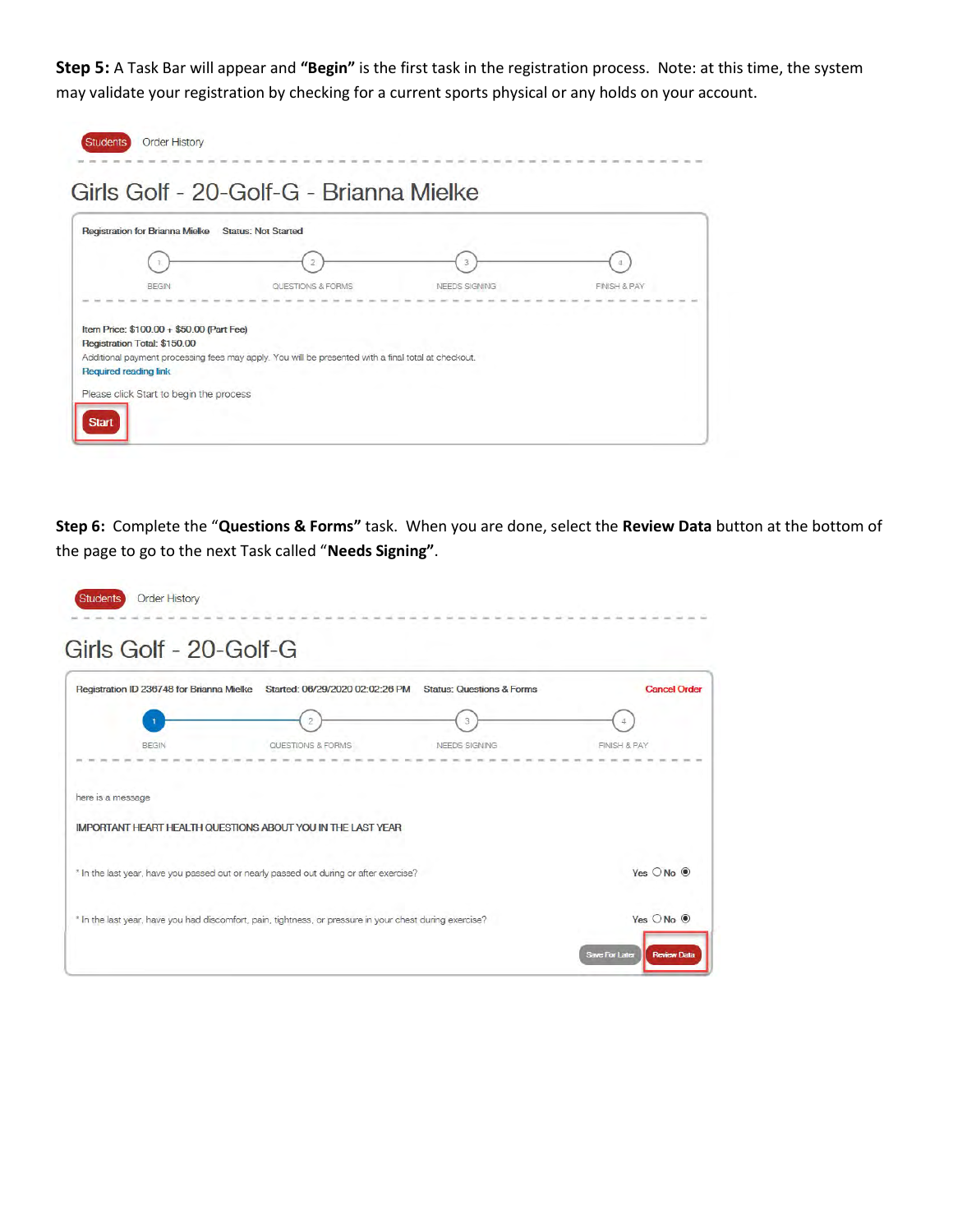Step 7: Enter your electronic signature on the "Needs Signing" Task, then Select the "Sign" button.

| Student's Electronic Signature               | Joe Smith                     |
|----------------------------------------------|-------------------------------|
| Date of Student's Electronic Signature       | 06/29/2020                    |
| * Parent/Guardian Electronic Signature       | Jane Smith                    |
| Date of Parent/Guardian Electronic Signature | 06/29/2020                    |
|                                              | <b>Revise Answers</b><br>Sign |

Step 8: the "Finish & Pay" task allows you to pay by selecting the Checkout button. To sign-up another student, select the "Continue Shopping" button.

| $\mathfrak{F} \left( \mathcal{L} \right) \left( \mathfrak{S} \right) \left( \mathfrak{S} \right) \left( \mathfrak{S} \right)$<br>(画) |                                                                           |                                 |                                     |  |
|--------------------------------------------------------------------------------------------------------------------------------------|---------------------------------------------------------------------------|---------------------------------|-------------------------------------|--|
| Order History<br><b>Students</b>                                                                                                     |                                                                           |                                 |                                     |  |
| Girls Golf - 20-Golf-G                                                                                                               | Registration ID 236748 for Brianna Mielke Started: 06/29/2020 02:02:26 PM | Status: Finish & Pay            | <b>Cancel Order</b>                 |  |
| <b>BEGIN</b>                                                                                                                         | $\overline{2}$<br>QUESTIONS & FORMS                                       | $\overline{3}$<br>NEEDS SIGNING | $\Delta$<br><b>FINISH &amp; PAY</b> |  |
| Subtotal: \$100.00<br>Participation Fee \$50.00<br>Payment Fee: N/A<br><b>Total Cost: \$150.00</b>                                   |                                                                           |                                 |                                     |  |
| <b>Continue Shopping</b><br>Checkout                                                                                                 |                                                                           |                                 |                                     |  |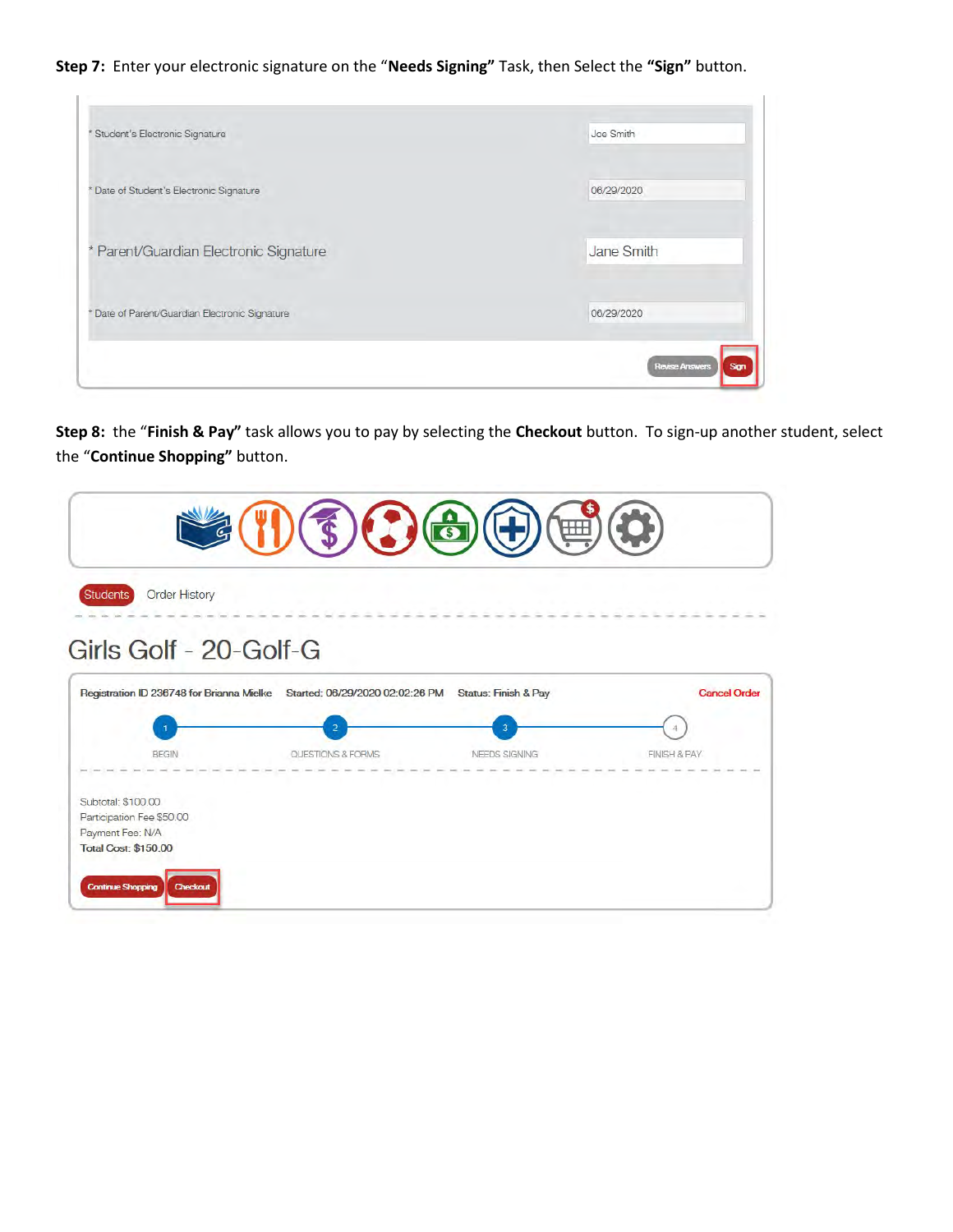Step 9: Note: your student may have other fees that can be paid from this page (for example, a lunch account balance, library fees, etc.). Select only the item you want to pay for by clicking the "Pay Now" button next to them.

|        | <b>UAT EXAMPLE DISTRICT 1873</b>                                        | <b>Total Due:</b> | \$104.25 | <b>Total Added:</b>   | \$100.00 |
|--------|-------------------------------------------------------------------------|-------------------|----------|-----------------------|----------|
|        | Excellence. For each and every student.                                 | <b>Add All</b>    |          | <b>Pay Now</b>        |          |
|        | <b>Brianna Mielke</b><br>Student<br>2529770                             |                   |          | <b>Add All for St</b> | dent     |
|        | Account ID:                                                             |                   |          |                       |          |
|        | District ID:<br>1873<br><b>UAT EXAMPLE DISTRICT 1873</b><br>District:   |                   |          |                       |          |
|        | <b>Sports &amp; Activities Fees</b>                                     |                   |          |                       |          |
|        | To edit or remove items in this list, please visit the activities site. |                   |          |                       |          |
| ID     | <b>Description</b>                                                      | Date              | Amount   |                       |          |
| 236748 | 20-Golf-G                                                               | 06/29/2020        | \$100.00 |                       | \$100.00 |

Step 10: Select your credit card to process payment for your registration and select Pay Now to process your payment.